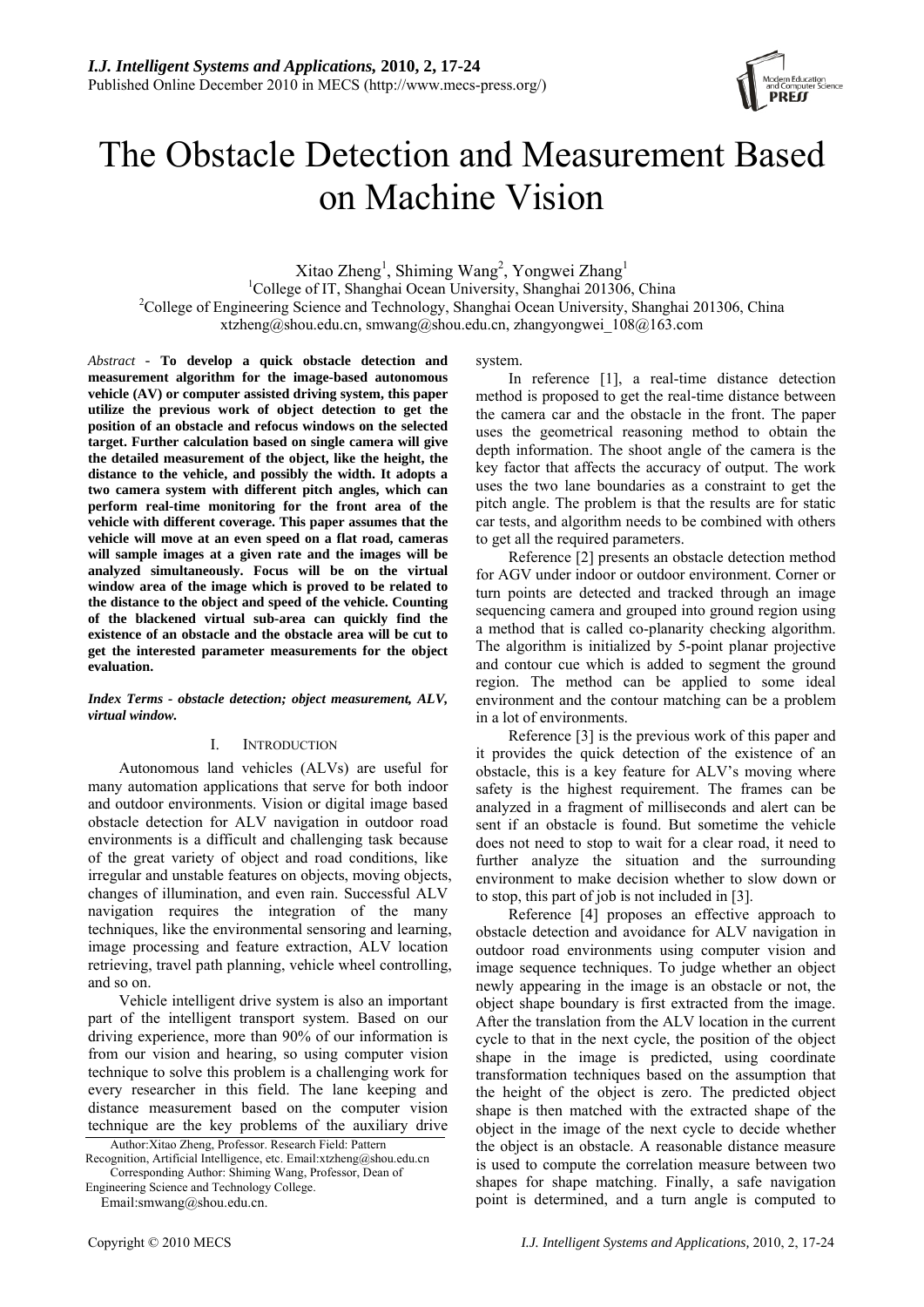.

*A. System Architecture* 

guide the ALV toward the navigation point for obstacle avoidance. This is one camera based obstacle detection system and the moving speed is relatively slow, the work on the corner sensing can be applied in this paper.

Reference [5] tries to establish restriction functions for lane lines tracks and reconstructs the lane line to get the necessary parameters. There is binocular camera to guide the vehicle moving and another camera on the roadside to trajectory comparison. Reference [6] proposes a function that can use a monocular camera to detect the lane edge and keep the vehicle in the lane. Reference [7] works on stereo color image with one camera and a lens. The job is based on the assumption that all the brake lights are working and can be clearly pictured. It is a good paper for car-following model which is sensitive to the emerging of the brake signal, i.e., when the traffic is slowing down. It will lose target if one brake light is out.

There are a lot of papers that involve the lane detection and obstacle avoidance for ALV navigation in indoor or outdoor road environments using computer vision and image sequence techniques [4, 5, 8]. These methods need to search the whole pictured areas and feature matching can be unreliable.

Reference [9] addresses the problem of visual object class recognition and localization in natural images. Field experiences show how histogram-based image descriptors can be combined with a boosting classifier to provide a state of the art object detector. Among the improvements the paper introduces a weak learner for multi-valued histogram features and shows how to overcome problems of limited training sets.

Reference [10] summarizes the past work on object detection of feature extraction and classi1cation, proposes that feature selection is an important problem in object detection and demonstrates that genetic algorithms (GAs) provide a simple, general, and powerful framework for selecting good subsets of features, leading to improved detection rates.

Reference [11] proposes an object detection approach using spatial histogram features. As spatial histograms consist of marginal distributions of an image over local patches, they can preserve texture and shape information of an object simultaneously. Their work employs Fisher criterion and mutual information to measure the discriminability and features correlation of spatial histogram features. They further train a hierarchical classifier by combining cascade histogram matching and support vector machine. The cascade histogram matching is trained via automatically selected discriminative features. A forward sequential selection method is presented to construct uncorrelated and discriminative feature sets for support vector machine classification.

Reference [12] establishes a system that can detect moving object in the 3-D space and propose a background reduction method. The camera can be repositioned to track the moving of a target.

As we know all these works are confined in a specific environment and the methods proposed above can be used in a certain circumstances.

In this paper we will utilize a virtual area-based object detection rule to detect the height of an obstacle and the combination of the two camera images will be able to confirm the movement of the object over the picture; then use the location to retrieve the object area for further analysis. So the work is correlated to reference [3] and some problems of reference [3] are resolved. The system can be very efficient because the object area can be very small compared with the whole image and the image center is nearly found when the obstacle detection is done. The further analysis will tell the driver whether to wind around or to apply brake action.

#### II. PROPOSED OBJECT HEIGHT DETECTION METHOD

# video Upper camera clock I ower Vehicle camera computer video Speed sensor steering angle sensor

Fig 1 The structure diagram of target detection

The system hardware architecture can be shown in Fig 1. The speed sensor is used to get the vehicle speed to do frame differentiation. The speed will be used to determine the height of the smaller object, like a cone or a deer. Lower camera can be viewed as collision prevention precaution and precise distance calculation camera; upper one can be used as lane detection, object pre-alerting, object height analysis, and observation camera.

From Fig 2, we can see that each camera has different coverage and they will overlap in a considerable range. In Fig 3, we can see that the same virtual area will be in different position if we merge the two pictures. This will offer ID verification and approaching information of the object.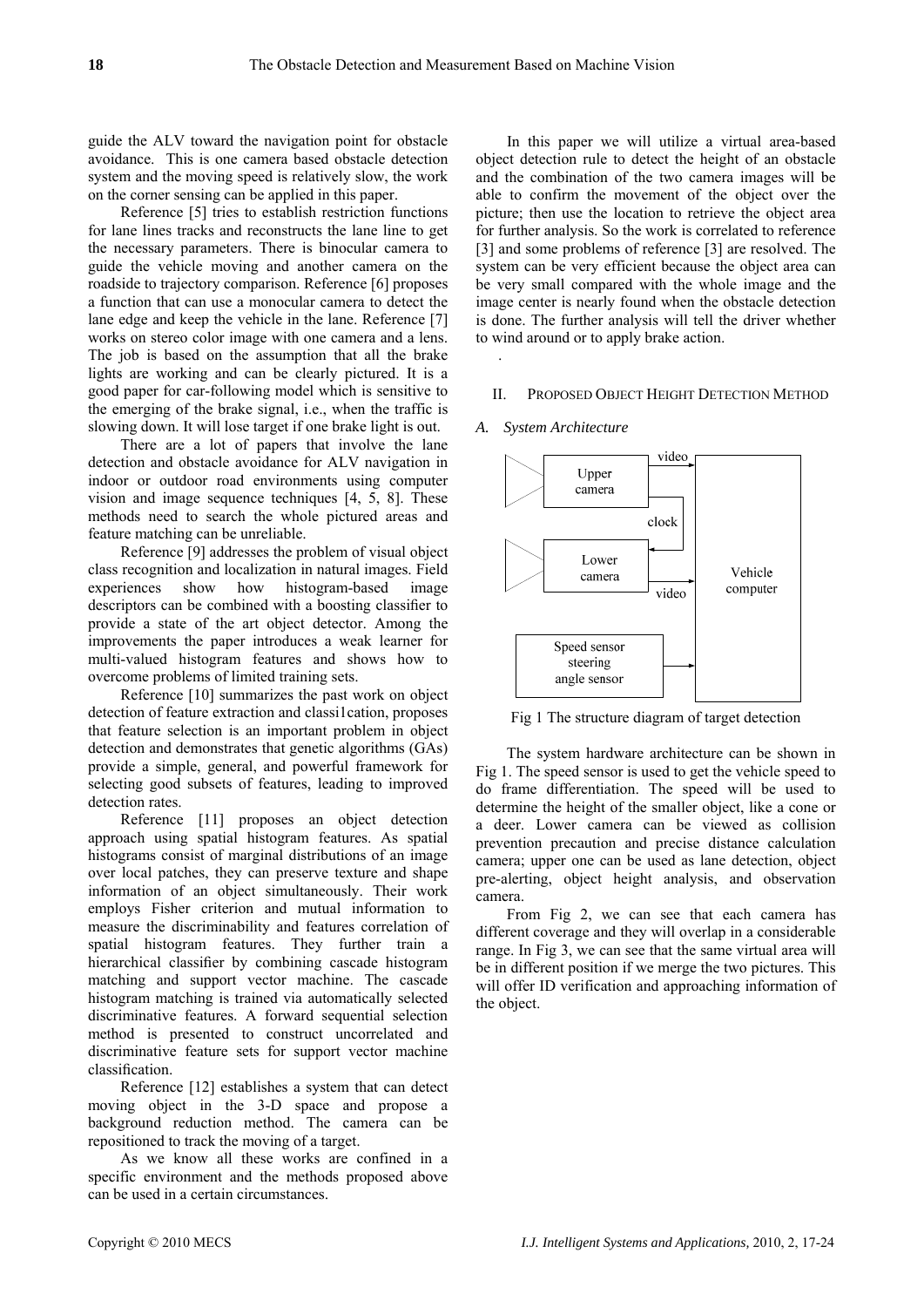

Fig 2 The covering ranges of the two cameras



Fig 3 Overlapping of virtual area between two cameras

# *B. Virtual Window(s)*

As we discussed above, the virtual windows are the only areas that we will be interested, which can be seen in Fig 9-11 as the gridded area. These windows can be dynamically added or deleted depending on the detected road condition. In this model, we will assign the area from 6-11 meters in front of the vehicle as the virtual grid, which is usually used for low-speed drive. Usually multiple windows should be assigned to lower window for smaller object detection and lane detection and larger object detection windows should be assigned to the upper camera. Grid shown in Fig 4 can be an example for slow country road driving window setting.



Fig 4 Small object detection: multiple windows

Virtual windows can be placed at different positions to serve as the information window, attention window, and action window. Here for the obstacle height detection purpose, we will use the same number and size of windows for both cameras. The accurate mapping and quick resolution of the virtual windows on the picture re resolved by our previous work.



Fig 5 The projected plane X-Y



Fig 6 The original rectangle on the road

In reference [1], the relationship between the actual road coordinate and the projected coordinate, which is the picture, can be shown in Fig 5 and 6, the conversion formula between the two coordinate can be seen in formula (1, 2). Detailed definitions of the subscripts can be found in [1].

$$
\begin{cases}\nY_p = h \cdot k_1 \cdot y_p \cdot \frac{1 + k_2^2}{1 - k_2 \cdot k_1 \cdot y_\mu} \\
X_p = \frac{UG + Y_p}{UG \cdot k_3 \cdot x_p \cdot k_4} \\
y_p = \frac{Y_p / k_1}{h + h \cdot k_2^2 + Y_p \cdot k_2} \\
x_p = \frac{UG \cdot X_p}{k_3 \cdot k_4 \cdot (UG + Y_p)}\n\end{cases}
$$
\n(1)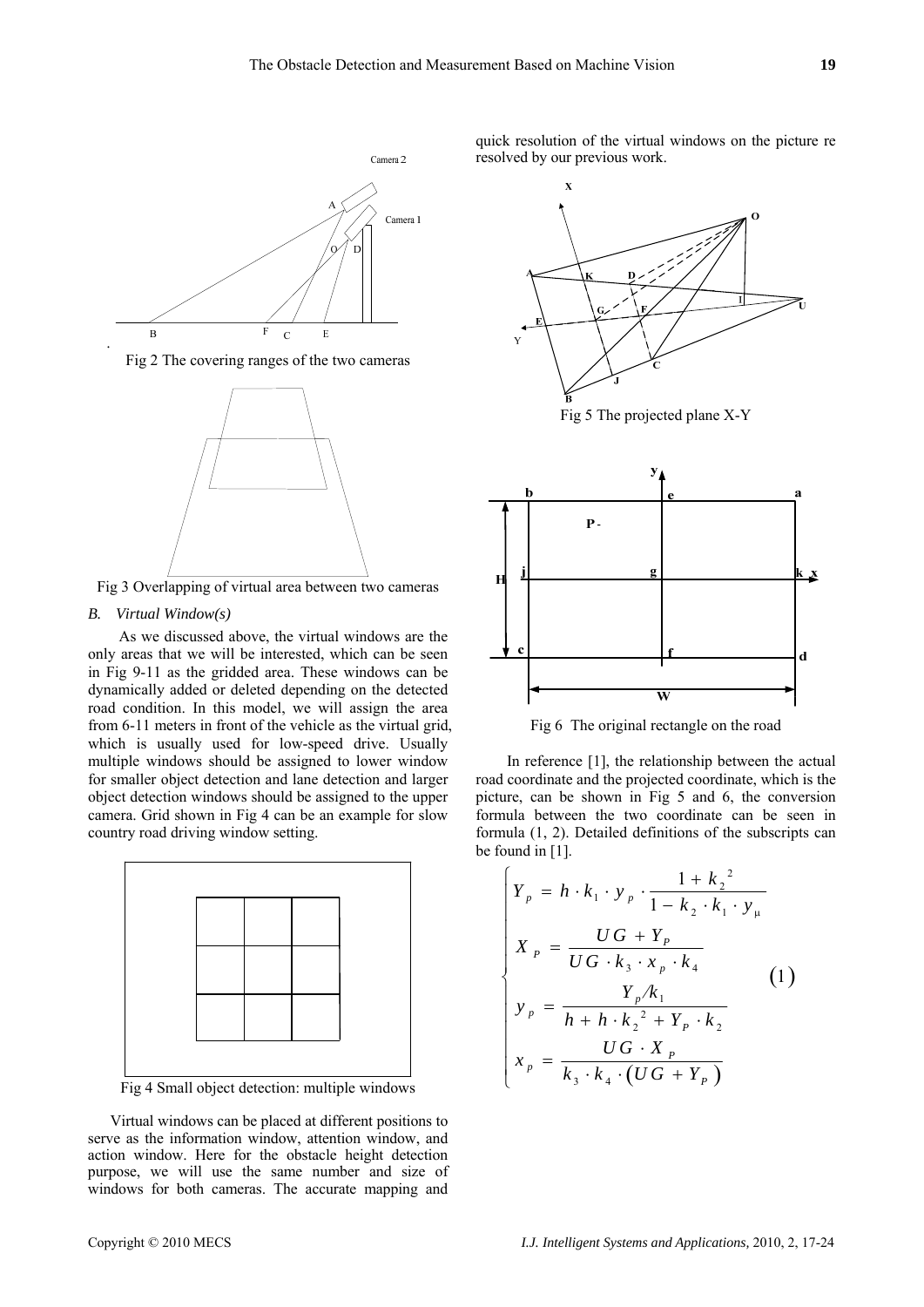$$
\begin{cases}\nk_1 = 2tg/H(\alpha_0) \\
k_2 = tg(\gamma_0) \\
k_3 = h/\cos(\gamma_0) \\
k_4 = 2tg(\beta_0)/W \\
UG = \frac{h \cdot (tg(\gamma_0) - tg(\gamma_0 - \alpha))\cos(\gamma_0 - \alpha_0)}{\cos(\gamma_0 - \alpha_0) - \cos(\gamma_0)}\n\end{cases}
$$
\n(2)

Using formula (1) and (2), we can convert a predesignated area in front of the car to a virtual area in the picture and vise versa.

## *C. Object Height and Width Analysis*

Each virtual window will be counted for the pixels occupied, if the occupied percentage is more than 50%, this window will be assigned black, otherwise white. The black and white windows will be compared against the other camera, the current frame situation will compared again with the following frame, the one with changing black spots will be the obstacle and the numbers of the windows will be the picture height, which can be converted to real height using formula (1) and (2). As seen in Fig 7, the object with a height FS is projected to the ground segment St, ST can be further projected to image size as shown in Fig 8. OE is the height of the camera.

In order to implement our detection algorithm, we find that most road image areas have similar RBG values, so the pixels with this characteristics and the area with even color range are reset to white color. This road information needs to be inputted if different road base color is present. The painting and signs on the road will not affect road color selection. In our samples the asphalt road and stone road are tested and they are a good match to the RGB rule.



Fig 7 Projection of image length ST to obstacle height FS



Fig 8 Image formation on camera



Fig 9 The view of the observer from different positions

$$
\begin{cases}\n\Delta S = S_0 - S_1 \\
h_0 \cdot \tan \theta_1 = S_0 + S_{I_1} \\
h_0 \cdot \tan \theta_2 = S_1 + S_{I_2} \\
h = S_{I_1} \cdot ctg \theta_1 \\
h = S_{I_2} \cdot ctg \theta_2\n\end{cases} (3)
$$

Applying Fig 7 to a moving condition, Fig 9 can be drew to show the height of an object in the observer's eyes, i.e., the shadow length. In formula (3),  $\Delta S$  is the distance moved in the given time interval,  $S_0$  is the initial distance to the object,  $S_1$  is the distance to the object at the next time interval,  $h_0$  is the height of the cameras,  $\theta_1$  and  $\theta_2$  are the pitch angles at the two time intervals, h is the height of the object,  $S_{11}$ ,  $S_{12}$  are the viewed object lengths, need to be converted to the picture length using Fig 8, which is very typical for optical camera imaging system.

When an obstacle is found and so an object is located, formula (3) can be used to retrieve the interested height data. There are five variables in formula (3), not include  $\theta$ 1 and  $\theta_2$  Where  $\Delta S$  is known if the speed and the time interval is known, and the height of the camera, which is  $h_0$ , is also known. So formula will be reduced to an equation of  $\theta_1$  and  $\theta_2$ , which are unknown because of our moving positions. Note that we have two cameras that are positioned to the same level and symmetrically to the center line, so all the parameters in formula (3) are shared for two cameras, this triangle will give another equation for  $\theta_1$  and  $\theta_2$  to get their solution, therefore the solution of all the parameters. Note that we can only get pixels from the picture so the image height and width will be counted from black white small picture to get their pixels, which

 $\sqrt{ }$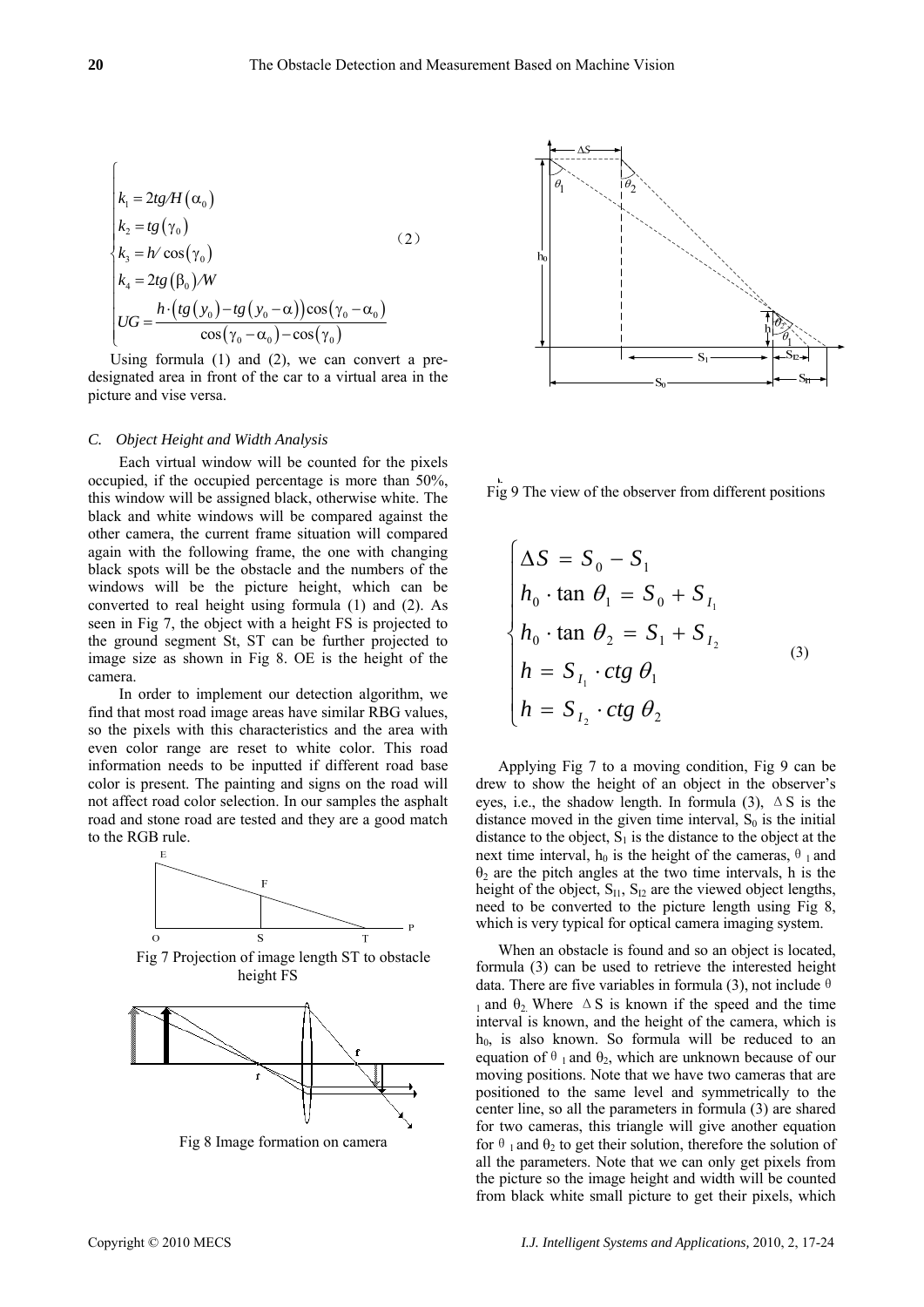can be converted to actual shadow distances  $S_{11}$ ,  $S_{12}$  using Fig8. We have data redundancy so we can cross verify the effectiveness of image edge detection algorithms.

# III. EXPERIMENT

The experiment is done with a vehicle moving at 25km/h, the two cameras are horizontally positioned at the front of the vehicle and closely together, so in our model calculation the two cameras are considered at the same vertical location, the upper camera (which has a bigger pitch angle, or have a farther view, not actually higher in position) serves as the information and alert window and the lower one, which has a smaller view area but better focused, serves as the verification window. Both cameras are sampling at 10frame/s, calculation of 5 sample frames pictures are presented here from Fig 10 to Fig 19. Each frame is only processed against its sister frame and the following one or two frame. Calculations are focused on virtual windows and the half processed windows are shown in Fig 20-23, the grids are added to show the virtual window arrangement.

As we already know, the virtual window will be positioned to interested area, where a possible object will appear. If the object is confirmed, which is done by the counting of blackened boxes (data shown in Tab 1) and compared with the previous frames, an object window will appear to cut the object off from the original picture and to do image processing, like the image format conversion and edge detection, pixel data can be found and compared with previous frame for stableness evaluation. Tab 2 is the data for this experiment.



Fig 10 Frame 1 image from camera 1



Fig11 Frame 1 image from camera 2



Fig 12 Frame 2 image from camera 1



Fig13 Frame 2 image from camera 2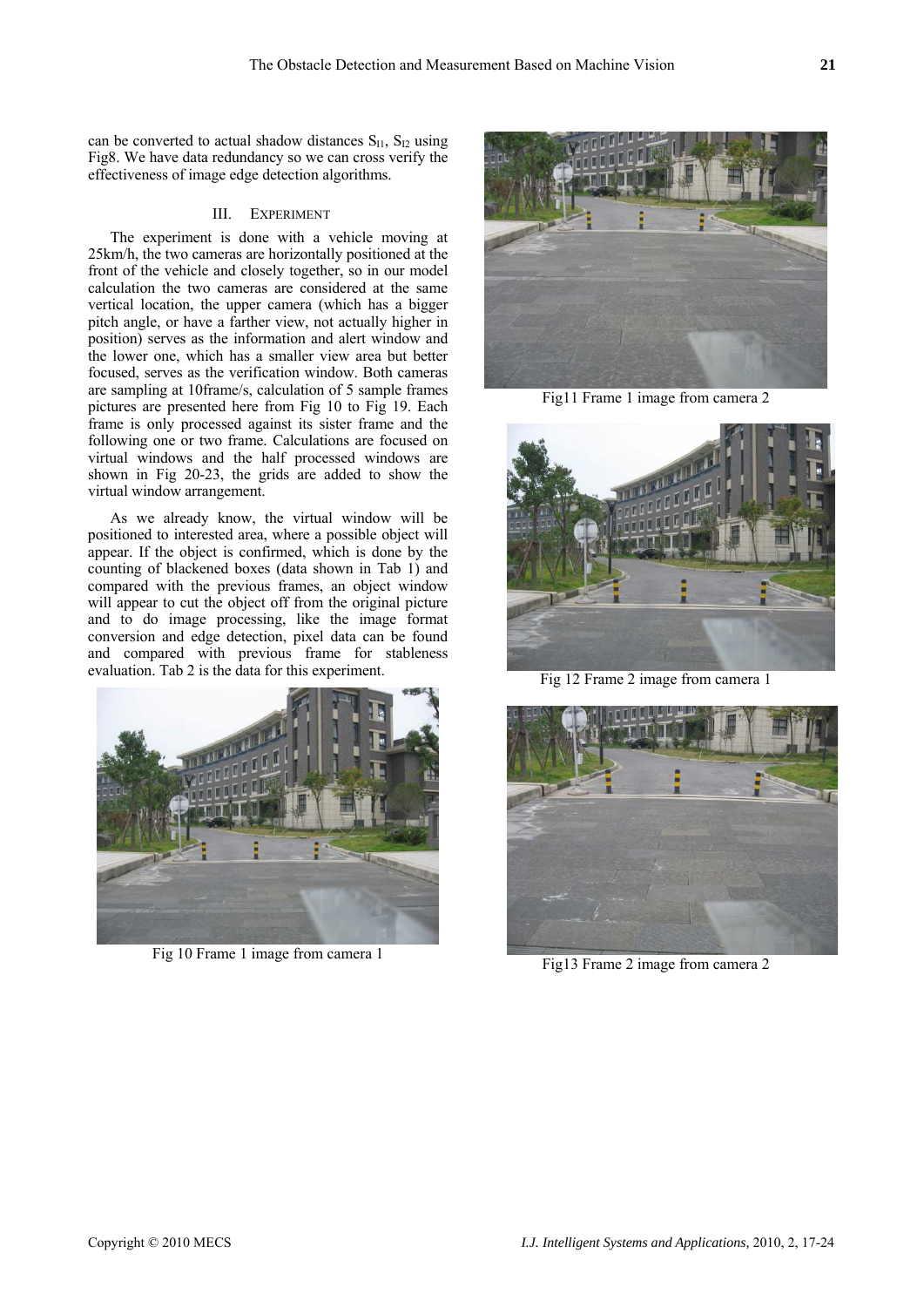

Fig 14 Grid image of frame1 from camera 1



Fig 15 Grid image of frame1 from camera 2



Fig 16 Grid image of frame2 from camera 1



Fig 17 Grid image of frame2 from camera 2



г

Fig 19 Virtual windows isolated of frame1 (camera2)

It can be seen from Fig 10 to Fig 17 that the upper camera (camera 1) views farther and the lower one(camera 2) views closer. As the vehicle approaches the obstacles become bigger in the pictures. Figure 14 to Figure 17 are applied to intelligent grid. Fig 18 and Fig 19 are the separated virtual windows.



Fig 20 Processed windows isolated of frame1 (camera1)



Fig 21 Processed windows isolated of frame3 (camera1)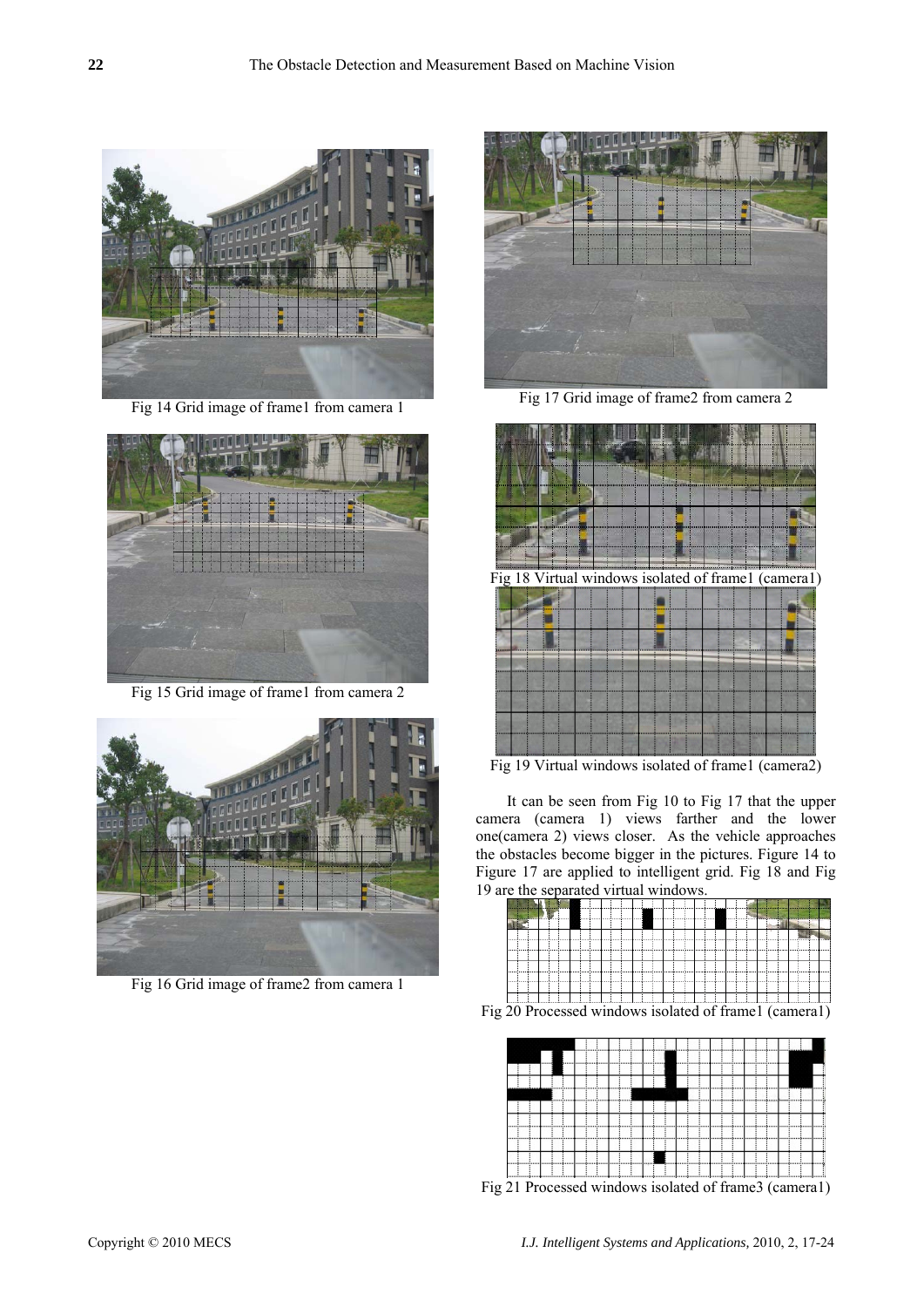

Fig 22 Processed windows isolated of frame3 (camera2)

Fig 20 to Fig 22 are the processed virtual windows to count black boxes for obstacle detection. Fig 23-25 are the height and width analysis figure where the width and height of the object are measured.



Fig 23 Middle object binary images of frame1 and frame2 (camera1)



Fig 24 Difference image of middle object of frame1 and frame2 (camera1)



Fig 25 Middle object binary images of frame1 and frame2 (camera2)

We can see the difference of the two objects in Fig 23-25, their height, width, the pixels occupied are all very

different, this is another verification of the effectiveness of obstacle detection algorithm.

So by counting the vertical continuous black spots, the difference prompts an obstacle, and by counting the pixels to the top and bottom of the object, we get the height of the object. If we apply the counting the left and right edge of the object window, we get the width. Applying formula (3), we have Tab 2. We will not elaborate the process to get the pixels length of height and width, because this is the known way to process the digital image.

This quick estimation and multiple verification mechanism will avoid the miscalculation and ensure the driving safety.

Tab 1 is the result of obstacle detection, where the black box numbers are presented for each frames and for each cameras. Tab 2 is the data from each object windows, and then converted by formula (3). The test run proves the two step method is effective. We can also see that the closer image intends to give bigger width which is still within our error tolerance level.

The current method can not resolve the case when the object has similar color to the road. It also proved that when the weather condition is bad, like in the rain or in the night, the system will not be effective. This reason is that we do not apply a good background reduction algorithm, and the complicated illumination condition will considerably affect the detection and analysis. If possible, we will try to research these issues in our later project.

|  | Table 1 Camera 1 and Camera 2 frames |  |  |  |
|--|--------------------------------------|--|--|--|
|  |                                      |  |  |  |

| $90^0$ pitch angle  | Fr1   | Fr2   | Fr3   | Fr4   | Fr5   |
|---------------------|-------|-------|-------|-------|-------|
| camera height $(m)$ | 1.035 | 1.035 | 1.035 | 1.035 | 1.035 |
| <b>Black Boxes</b>  | 2     |       | 4     | 5     |       |
| $77.80$ pitch angle | Fr1   | Fr2   | Fr3   | Fr4   | Fr5   |
| camera height $(m)$ | 1.035 | 1.035 | 1.035 | 1.035 | 1.035 |
|                     |       |       |       |       |       |
| <b>Black Boxes</b>  | 2     |       |       |       | 8     |

Table 2 Object Height and Width

|                     | Fr1 pitch angle $(87.4^{\circ})$ | Fr2 pitch angle( $86.9^\circ$ ) |
|---------------------|----------------------------------|---------------------------------|
| camera height $(m)$ | 1.035                            | 1.035                           |
| Obj dist $(m)$      | 11.83                            | 9.75                            |
| Obj Ht (pxl)        | 33                               | 44                              |
| Obj $Ht(m)$         | 0.48                             | 0.50                            |
| Obj Width(pxl)      | 8                                | 11                              |
| Obj Width(m)        | 0.12                             | 0.13                            |

### IV. CONCLUSION

This method presents a method to detector locate an obstacle, retireve the window that cover the obstacle and then use digital image processing technique to get the detailed measurement of the object. The measurement project the object to a shadow on the background and